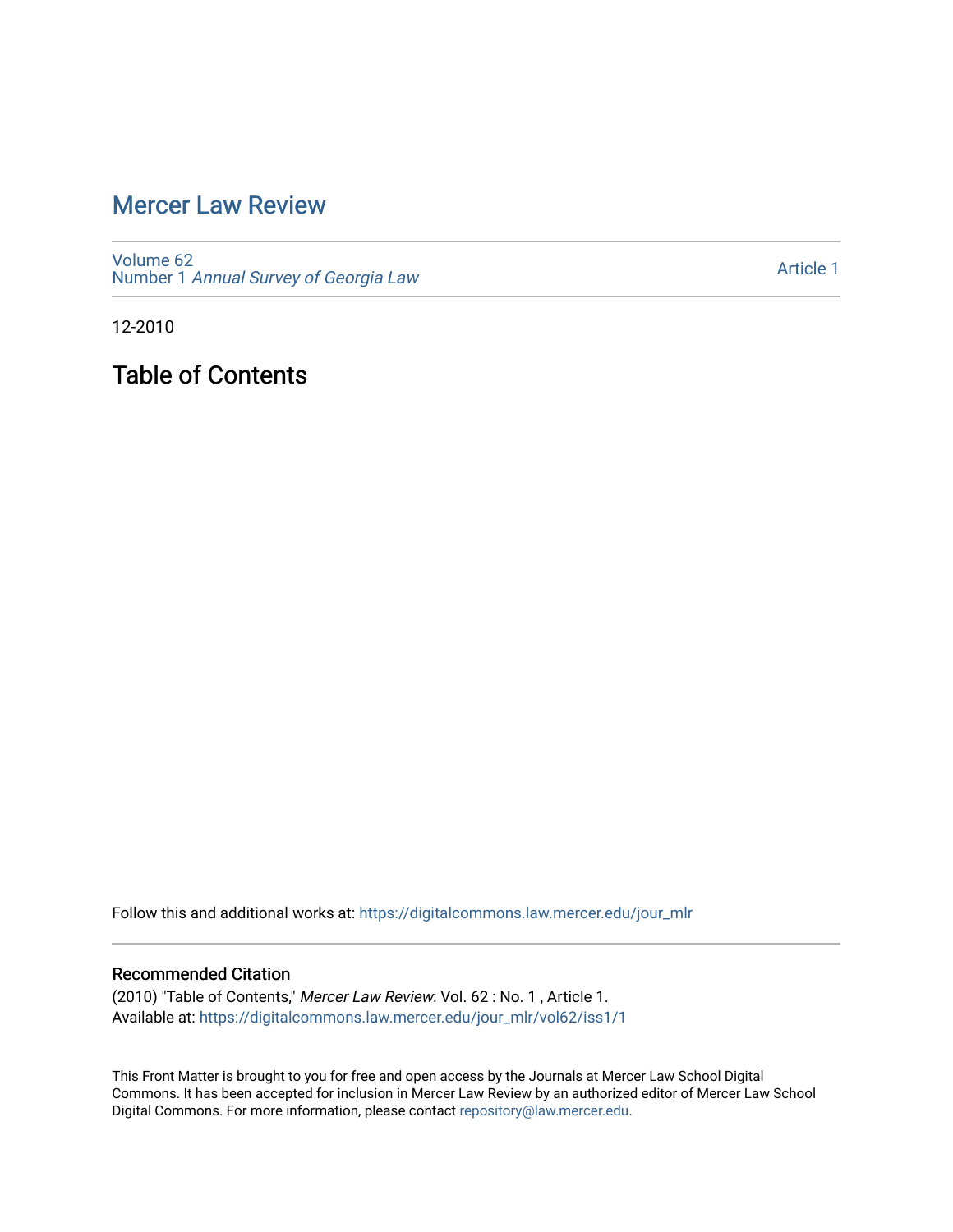### **TABLE OF CONTENTS**

# **ANNUAL SURVEY OF GEORGIA LAW**

# **JUNE 1, 2009 - MAY 31, 2010**

#### **ARTICLES**

| Administrative Law  Martin M. Wilson<br>Jennifer A. Blackburn                                   | 1   |
|-------------------------------------------------------------------------------------------------|-----|
| Appellate Practice and Procedure  Roland F. L. Hall                                             | 25  |
| Business Associations  Paul A. Quirós<br>Lynn S. Scott                                          | 41  |
| Construction Law  Frank O. Brown, Jr.                                                           | 71  |
| Criminal Law  Franklin J. Hogue<br>Laura D. Hogue                                               | 87  |
| Domestic Relations  Barry B. McGough<br>Elinor H. Hitt                                          | 105 |
| Evidence  John E. Hall, Jr.<br>W. Scott Henwood                                                 | 125 |
| Insurance  Stephen L. Cotter<br>Stephen M. Schatz<br><b>Bradley S. Wolff</b>                    | 139 |
| Labor and Employment Law  W. Melvin Haas III<br>William M. Clifton III<br>W. Jonathan Martin II | 181 |
| Legal Ethics Patrick Emery Longan                                                               | 215 |
| Product Liability  Franklin P. Brannen, Jr.<br>Jacob E. Daly                                    | 243 |
| Real Property  Linda S. Finley                                                                  | 283 |